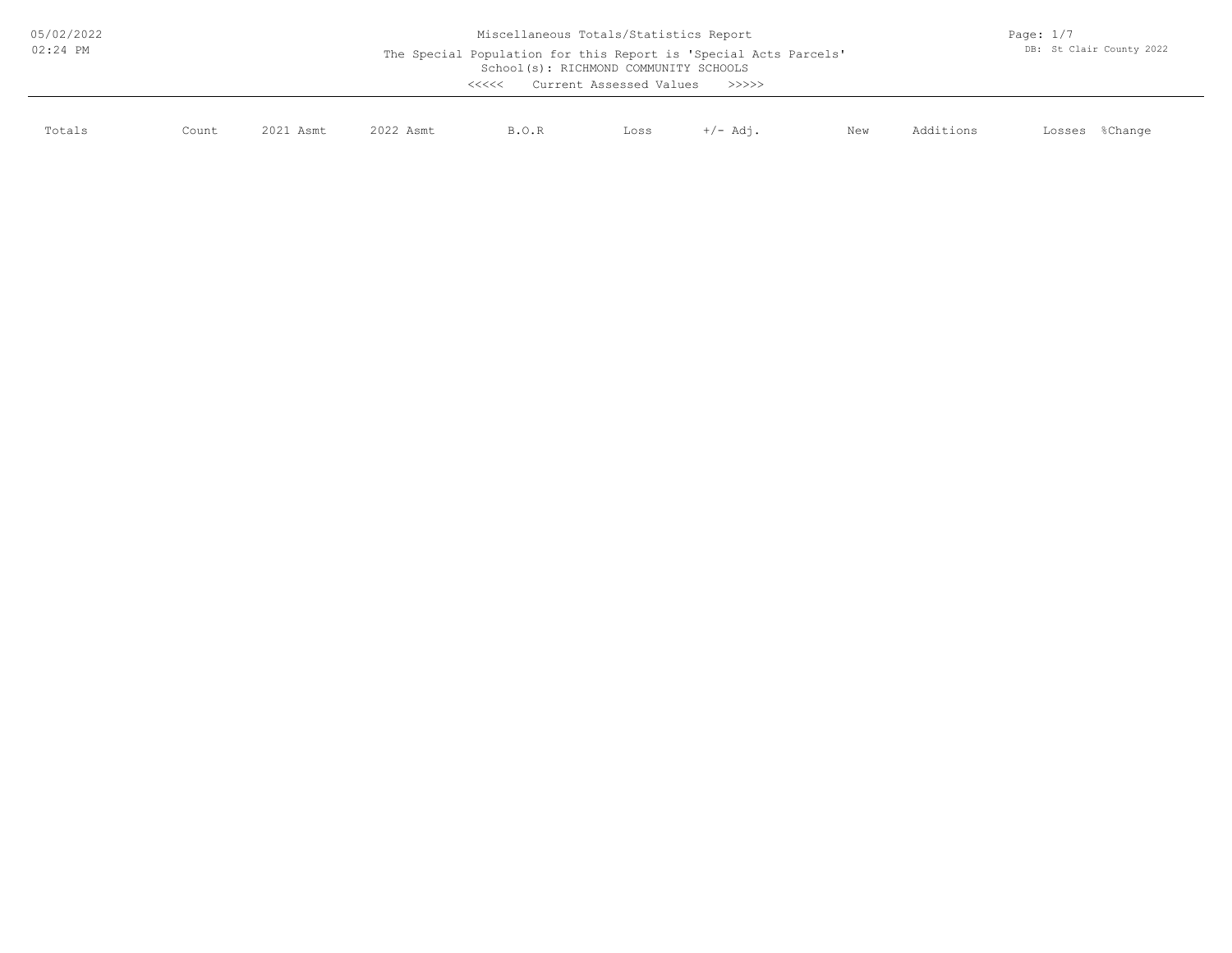| 05/02/2022<br>$02:24$ PM |       | Miscellaneous Totals/Statistics Report<br>The Special Population for this Report is 'Special Acts Parcels'<br>School(s): RICHMOND COMMUNITY SCHOOLS<br>S.E.V., Taxable and Capped Values<br>>>>>><br><<<< |         |          |          |         |          |         | Page: $2/7$<br>DB: St Clair County 2022 |           |  |
|--------------------------|-------|-----------------------------------------------------------------------------------------------------------------------------------------------------------------------------------------------------------|---------|----------|----------|---------|----------|---------|-----------------------------------------|-----------|--|
| Totals                   | Count | 2021 SEV                                                                                                                                                                                                  | Fin SEV | 2022 SEV | 2021 Tax | Fin Tax | 2022 Tax | BOR Tax | 2022 Cap                                | 2022 MCAP |  |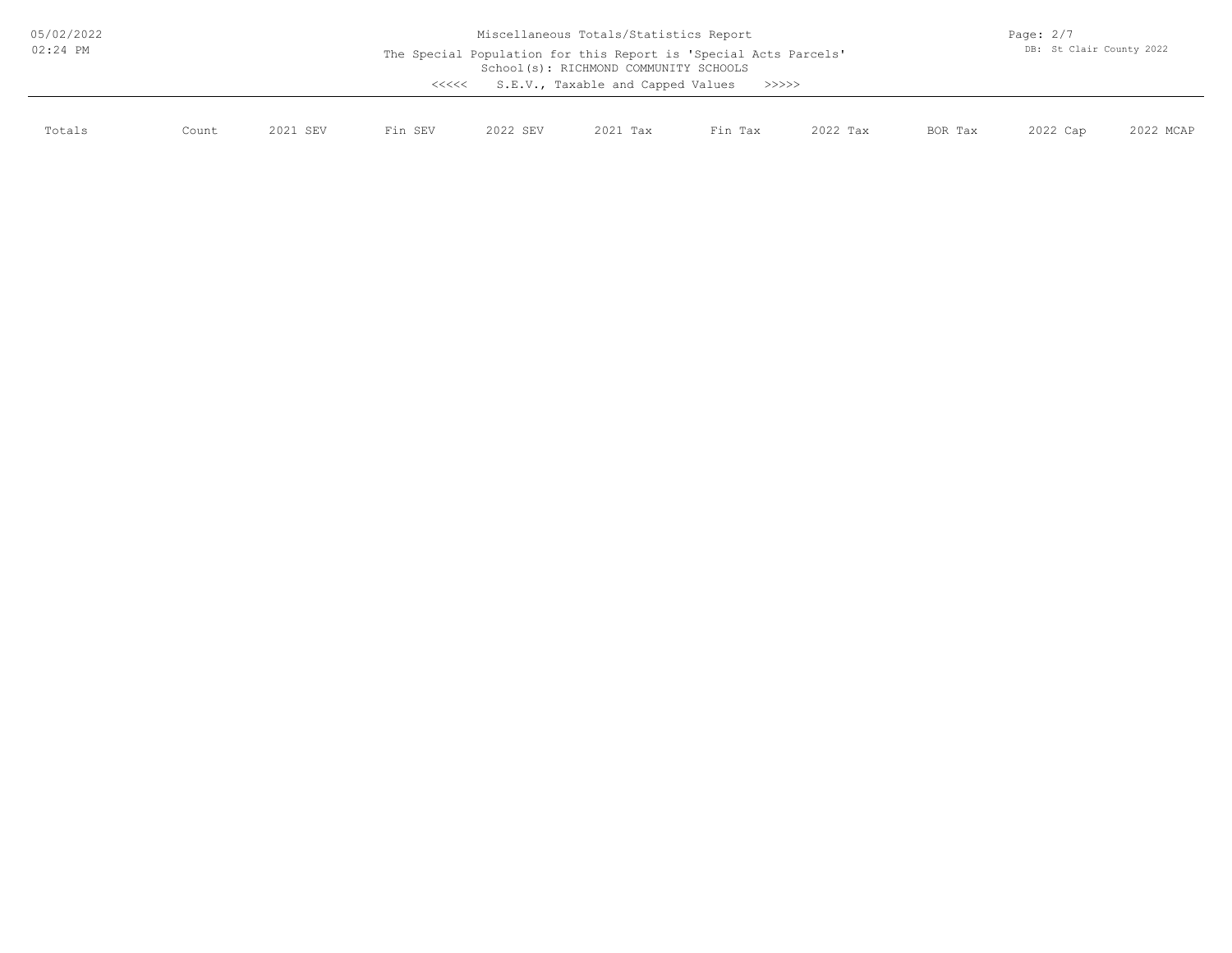| 05/02/2022 |       | Miscellaneous Totals/Statistics Report |                      |                                                                                  |                                                                          |                   |                       |                  |                          |  |  |
|------------|-------|----------------------------------------|----------------------|----------------------------------------------------------------------------------|--------------------------------------------------------------------------|-------------------|-----------------------|------------------|--------------------------|--|--|
| $02:24$ PM |       |                                        |                      | The Special Population for this Report is 'Special Acts Parcels'<br>$\prec$ <<<< | School(s): RICHMOND COMMUNITY SCHOOLS<br>PRE/MBT Percentage Times S.E.V. | >>>>>>            |                       |                  | DB: St Clair County 2022 |  |  |
| Totals     | Count | 2021 ORIG<br>PRE                       | 2021 ORIG<br>Non-PRE | Final PRE                                                                        | Final<br>Non-PRE                                                         | W/O Winter<br>PRE | W/O Winter<br>Non-PRE | 2022 ORIG<br>PRE | 2022 ORIG<br>Non-PRE     |  |  |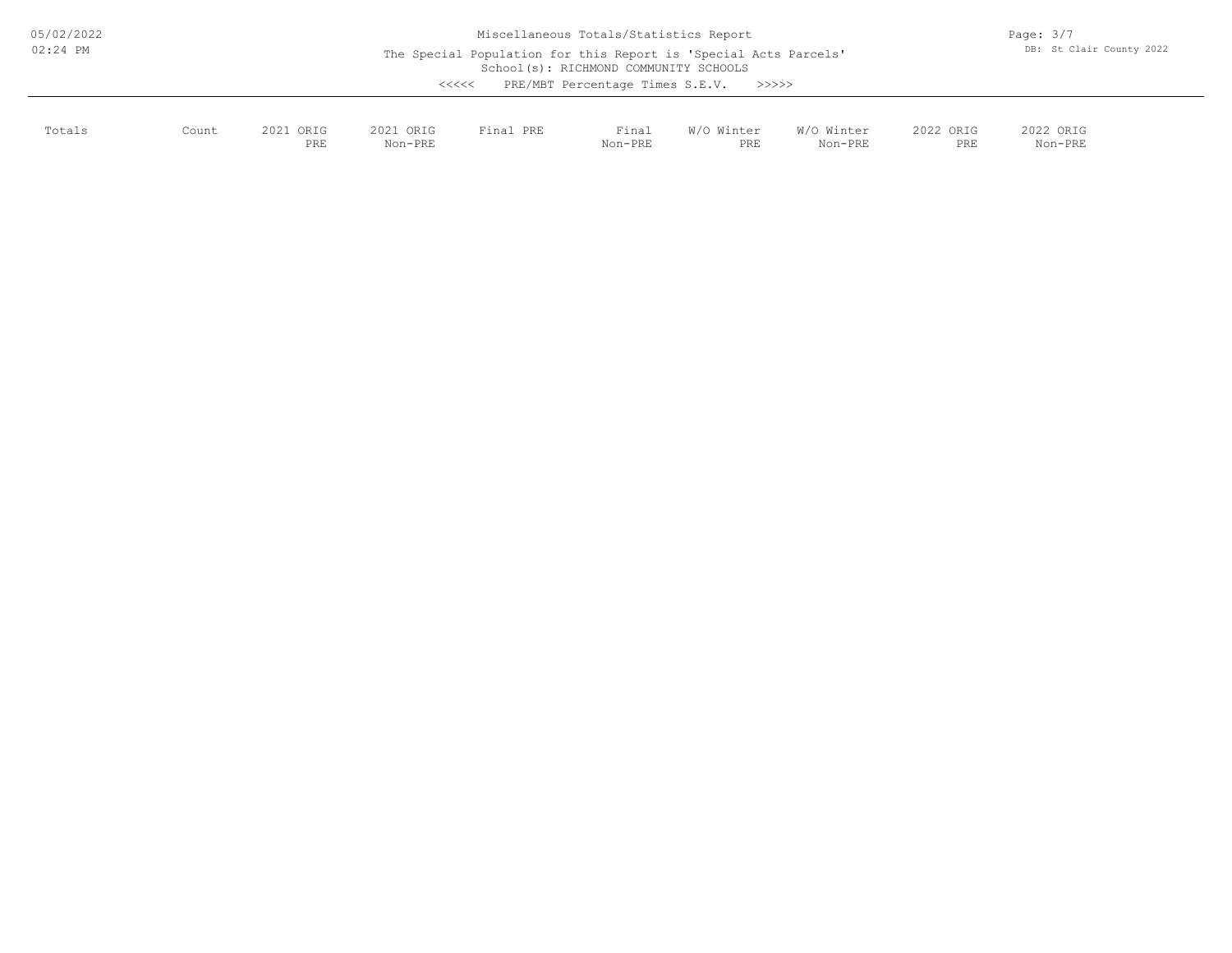| 05/02/2022<br>$02:24$ PM |       | Miscellaneous Totals/Statistics Report<br>The Special Population for this Report is 'Special Acts Parcels'<br>School (s): RICHMOND COMMUNITY SCHOOLS<br>PRE/MBT Percentage Times Taxable >>>>>><br><<<< |                      |           |                  |                   |                       |                  | Page: $4/7$<br>DB: St Clair County 2022 |  |
|--------------------------|-------|---------------------------------------------------------------------------------------------------------------------------------------------------------------------------------------------------------|----------------------|-----------|------------------|-------------------|-----------------------|------------------|-----------------------------------------|--|
| Totals                   | Count | 2021 ORIG<br>PRE                                                                                                                                                                                        | 2021 ORIG<br>Non-PRE | Final PRE | Final<br>Non-PRE | W/O Winter<br>PRE | W/O Winter<br>Non-PRE | 2022 ORIG<br>PRE | 2022 ORIG<br>Non-PRE                    |  |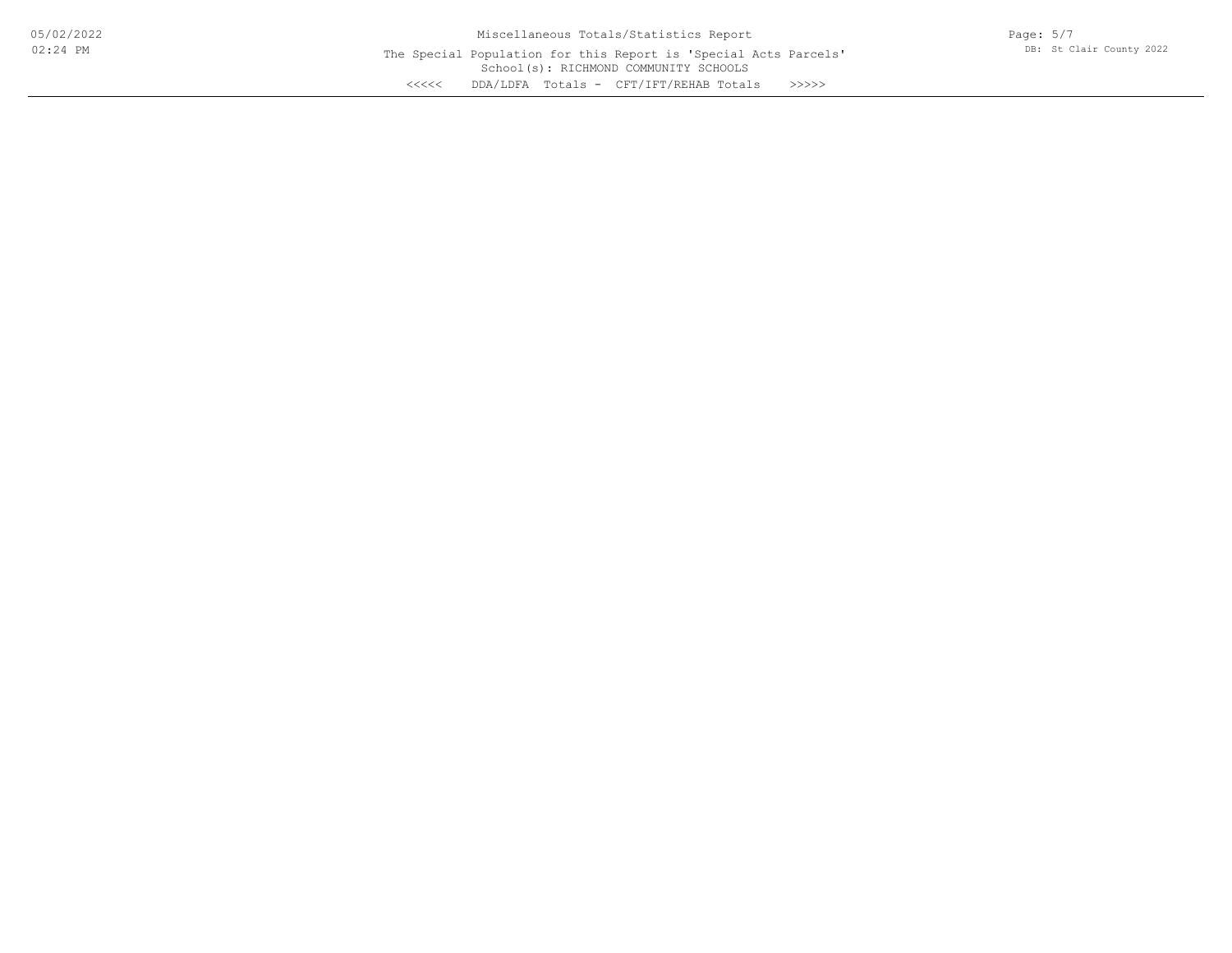## School(s): RICHMOND COMMUNITY SCHOOLS The Special Population for this Report is 'Special Acts Parcels'